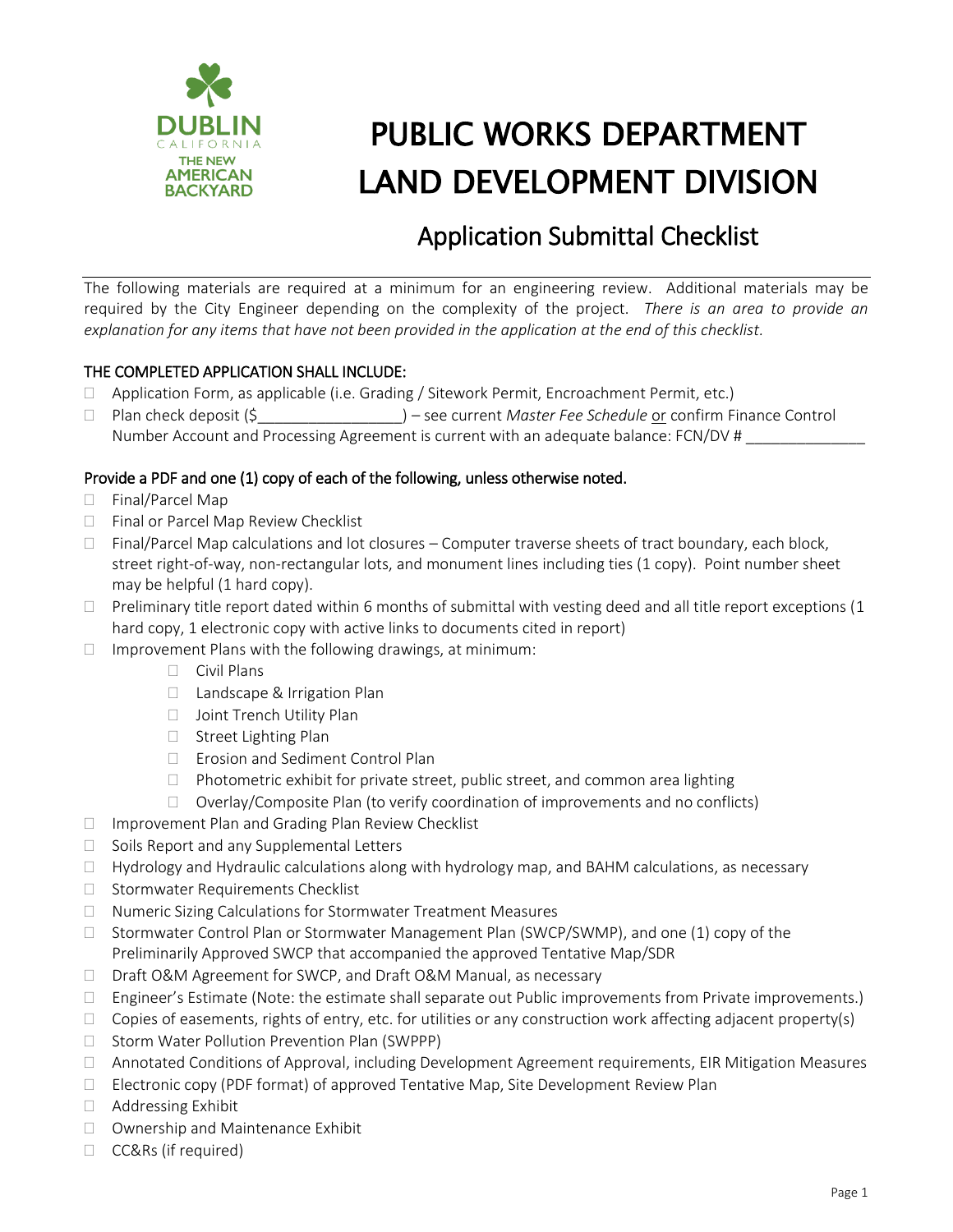

# PUBLIC WORKS DEPARTMENT LAND DEVELOPMENT DIVISION

## Application Submittal Checklist

 $\Box$  Structural drawings and calculations for structures not covered by a Building Permit (i.e. sound wall, culvert headwall, etc.)

#### Additional Project Specific Information Submitted:

| Plans have been submitted to the following applicable agencies: |                                            |        |                                 |
|-----------------------------------------------------------------|--------------------------------------------|--------|---------------------------------|
|                                                                 | Dublin San Ramon Services District (DSRSD) | $\Box$ | East Bay Regional Park District |
|                                                                 | Zone 7                                     |        | Caltrans                        |
|                                                                 | PG&F                                       |        | <b>BART</b>                     |
|                                                                 | AT&T                                       |        |                                 |
| $\Box$                                                          |                                            |        |                                 |
|                                                                 |                                            |        |                                 |
|                                                                 | Other:                                     |        |                                 |

If certain items were not submitted, please provide an explanation in the following space as to why they were not included. Attach additional sheets if necessary: